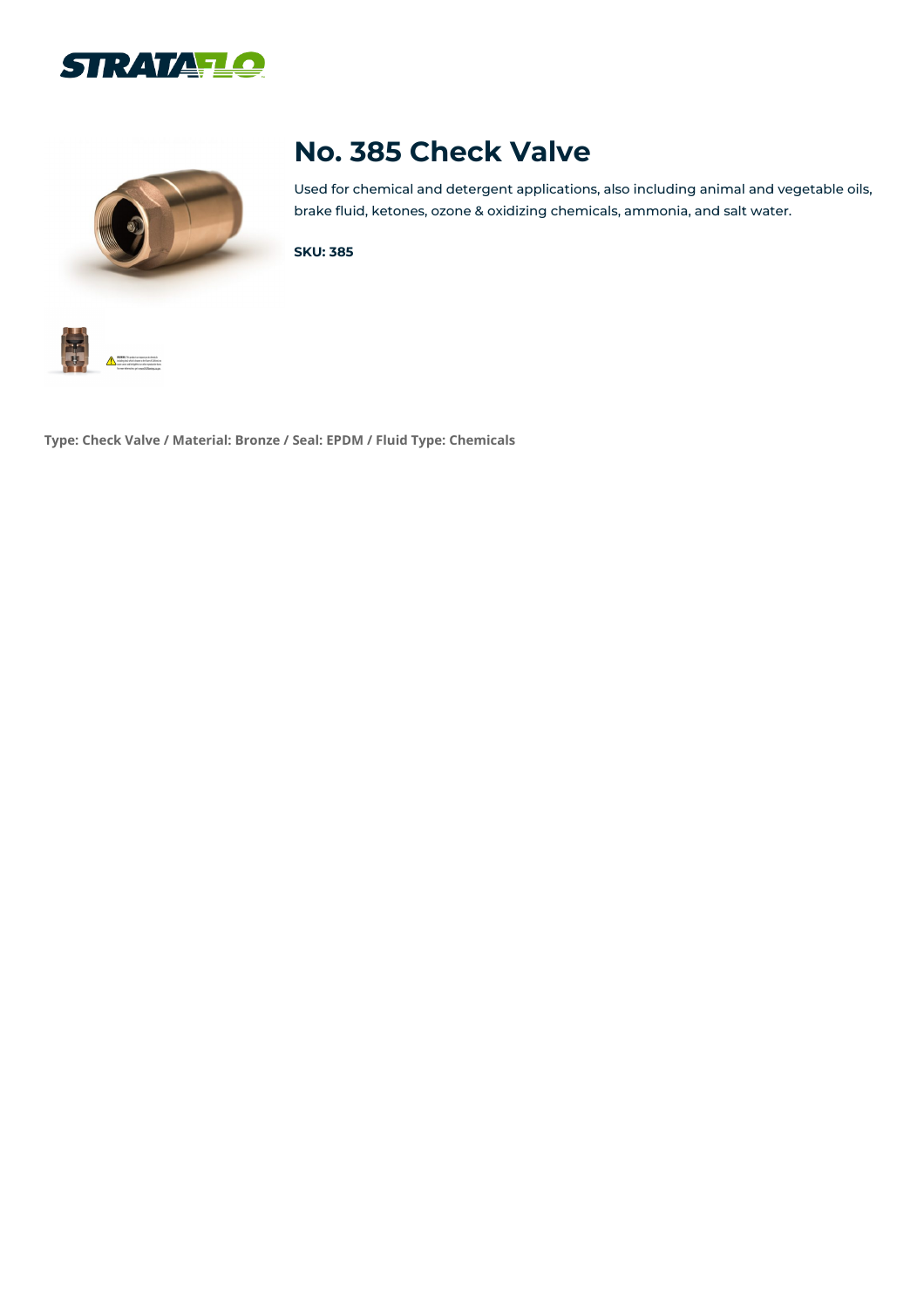## EPDM Rubber Poppet for Chemical and Detergent Applications

The No. 385 check valve is made of a one-piece cast brass body. Designed to operate in any position, a sensitive spring has been added to close the poppet automatically. The rubber poppet is fully-formed around a solid steel insert to provide greater strength in commercial applications. Each valve is tested twice for casting integrity and backflow **prevention. All valves are 100% American-Made and built to last.**

| <b>Part Number</b> | <b>Pipe Size</b> | <b>Flow Rate (Cv)</b> | <b>Overall Length</b> | <b>Valve Diameter</b> | <b>Valve Weight</b> |
|--------------------|------------------|-----------------------|-----------------------|-----------------------|---------------------|
| 385-038            | 3/8"             | 2 GPM                 | 2.63"                 | 1.16"                 | 050 lb.             |
| 385-050            | 1/2"             | 4 GPM                 | 2.69"                 | 1.40"                 | 0.45 lb.            |
| 385-075            | 3/4"             | 6 GPM                 | 3.31"                 | 1.62"                 | 0.80 lb.            |
| 385-100            | T"               | 13 GPM                | 3.69"                 | 2.00"                 | $1.05$ lb.          |
| 385-125            | $1 - 1/4"$       | 24 GPM                | 4.57"                 | 2.41"                 | 1.80 lb.            |
| 385-150            | $1 - 1/2"$       | <b>38 GPM</b>         | 4.88"                 | 2.69"                 | 2.25 lb.            |
| 385-200            | 2"               | 61 GPM                | 5.56"                 | 3.34"                 | 3.10 lb.            |
| 385-250            | $2 - 1/2"$       | 69 GPM                | 6.79"                 | 3.81"                 | 7.15 lb.            |
| 385-300-F          | $3"$ *           | <b>110 GPM</b>        | 7.40"                 | 4.71"                 | 11.80 lb.           |
| 385-300            | $3" **$          | 69 GPM                | 6.79"                 | 3.81"                 | 6.60 lb.            |
| 385-400            | 4"               | <b>205 GPM</b>        | 10.00"                | 5.80"                 | 21.70 lb.           |

#### Dimensions

Cv is flow (GPM) with a 1 psi differential pressure. NPT threaded. \*\*New valve: Standard female threads on both ends, Cv factor of 185. \*\* Original valve: 2-1/2" valve body with 3" male thread on both ends, Cv factor of 69.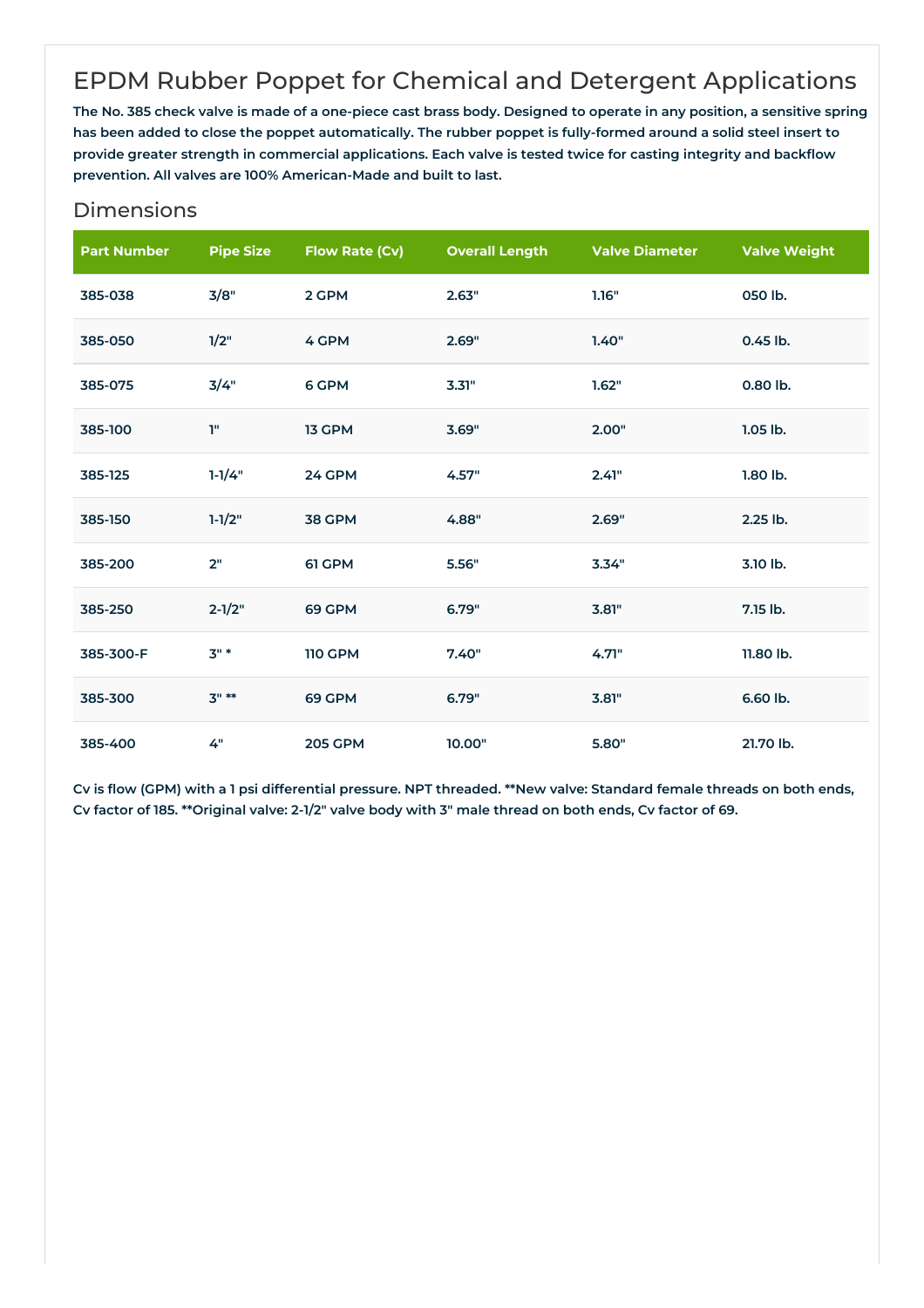## Materials & Operational Specifications

| <b>Part Name</b>              | <b>Specs</b>               |
|-------------------------------|----------------------------|
| <b>Body</b>                   | Cast Bronze C84400         |
| <b>Stem</b>                   | <b>303 Stainless Steel</b> |
| Poppet                        | <b>EPDM Rubber</b>         |
| Spring                        | <b>302 Stainless Steel</b> |
| <b>Cup Washer</b>             | <b>304 Stainless Steel</b> |
| Locknut                       | 18/8 Stainless Steel       |
| <b>Country of Origin</b>      | Made in the USA            |
| Max. Temperature              | $225^{\circ}F$             |
| <b>Working Pressure</b>       | 400 psi                    |
| <b>Cracking Pressure</b>      | $1-2$ lbs.                 |
| <b>Opt. Cracking Pressure</b> | 1/2, 5, or 10 lbs.         |

WARNING: This product can expose you to chemicals including lead, which is known to the State of California to **cause cancer and birth defects or other reproductive harm. For more information, go to www.P65Warnings.ca.gov**

### You may also like…



No. 2385 Check Valve  $$42.55 - $602.87$ Type: Check Valve Material: Nickel-Plated Bronze



No. 3385 Check Valve  $$181.63 - $609.05$ Type: Check Valve Material: 303 Stainless